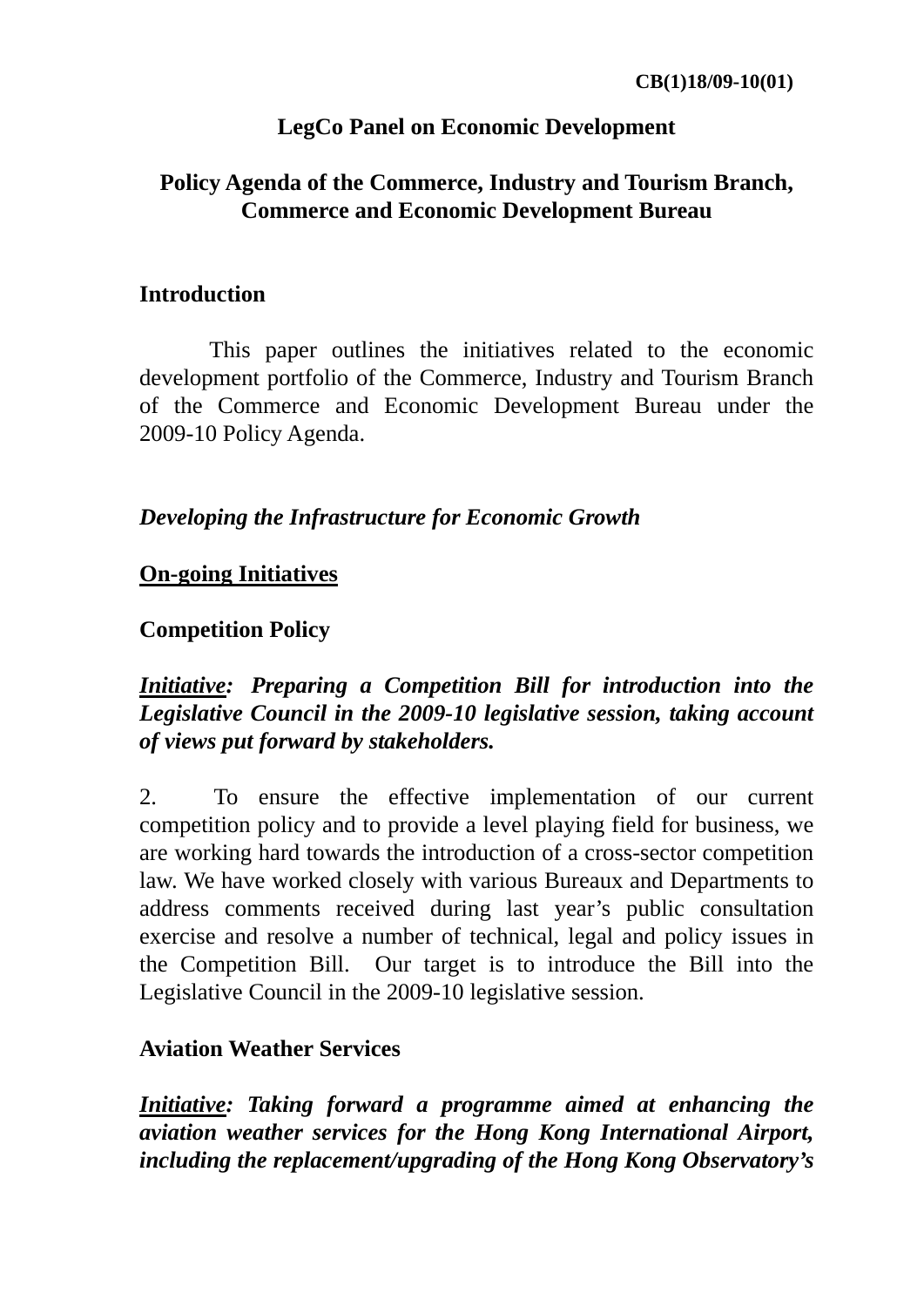#### *meteorological equipment.*

3. Aviation safety relies on quality weather services. The Legislative Council has approved the necessary funding in February 2009 for the Hong Kong Observatory to replace and upgrade the meteorological facilities for the Hong Kong International Airport, which include a new Terminal Doppler Weather Radar to provide reliable wind shear warnings.

4. We are making preparations for the construction of a station to house the new radar, including local consultations and more detailed design work. We plan to seek funding approval from the Legislative Council in the first half of 2010.

# **Tourism**

# *Initiative: Together with local stakeholders and Mainland tourism authorities, continuing the promotion of honest tourism and hospitality culture to further uplift the quality of Hong Kong's tourism services.*

5. We are committed to promoting honest and quality tourism. The Mainland is Hong Kong's largest source of visitors. We attach great importance to the consumer rights of Mainland visitors in Hong Kong. Together with the Travel Industry Council of Hong Kong, the Hong Kong Tourism Board (HKTB), the Consumer Council and the tourism trade, we have adopted a multi-pronged approach in promoting honest and quality tourism through legislation, more stringent enforcement actions, trade regulation, maintaining close liaison with Mainland tourism authorities, and consumer education and promotion of quality tourism products targeted at Mainland visitors. We will keep up our rigorous efforts in these areas.

 6. Hospitality culture is essential to the sustainable development of the tourism industry. In addition to the "Hong Kong Young Ambassador Scheme", we have joined hands with the travel industry and related organisations to conduct a number of activities, such as basic training on wine and food matching for hospitality staff in Chinese restaurants, English language training for taxi drivers, seminars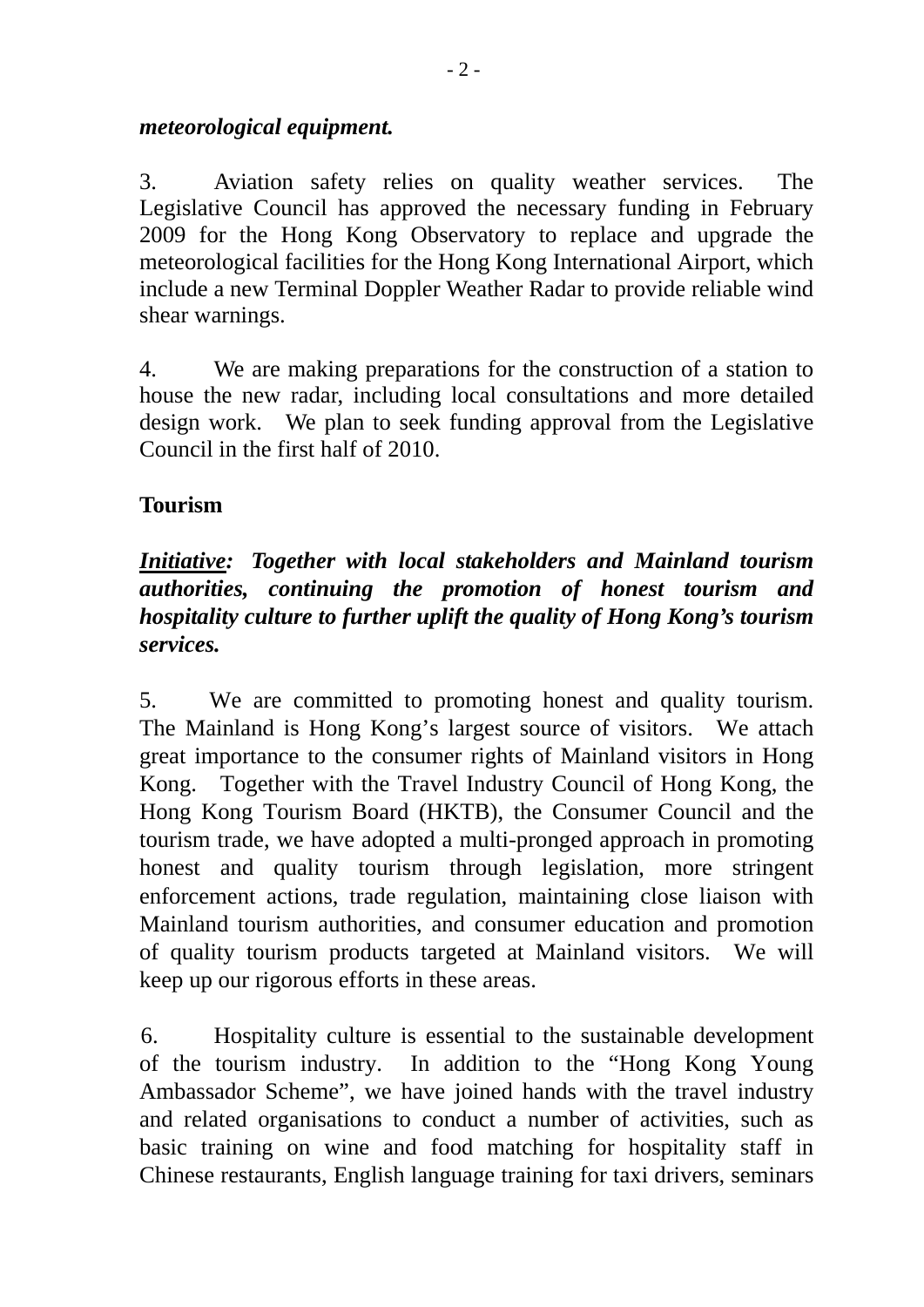and workshops for managerial and frontline staff in the travel trade, as well as encouraging youths to promote service excellence both within and outside schools.

# *Initiative: Supporting the HKTB in its promotion work in key source markets, in particular in its effort to help the trade tide over the challenges arising from the global economic crisis and human swine influenza.*

7. Affected by the global economic crisis and human swine influenza, visitor arrivals in the first nine months of 2009 totalled 21.16 million, 2.8% lower than the same period in 2008. The situation has improved recently. The drop in short-haul arrivals, resulting from the outbreak of human swine influenza, moderated significantly in the last two months. Performance of individual emerging markets has also been encouraging. For example, since the implementation of visa-free access arrangement in July this year, visitors from Russia have increased by 80% compared with the same period in 2008.

8. The Government is very concerned about the impact of the financial crisis and the human swine influenza pandemic on tourism. To restore confidence in both inbound and outbound travel and to encourage visits to Hong Kong, we disseminate the "business as usual" message widely through the local and overseas network of the Government, the HKTB, the Hong Kong Trade Development Council and the travel trade. The HKTB has also adjusted its promotion strategies in light of the market situation by focusing resources on strengthening promotions in the Mainland and short-haul markets with growth potential, developing new promotional windows, and encouraging Hong Kong's hotels, ground operators and major attractions to come up with appealing offers to induce arrivals. The HKTB is also working to intensify its overseas media and trade familiarization visits so that participants could experience first-hand the allure of Hong Kong.

9. To broaden our source of visitors, we have engaged in ongoing discussion with the Central Government on further facilitation measures for Mainland residents to visit Hong Kong. Measures that have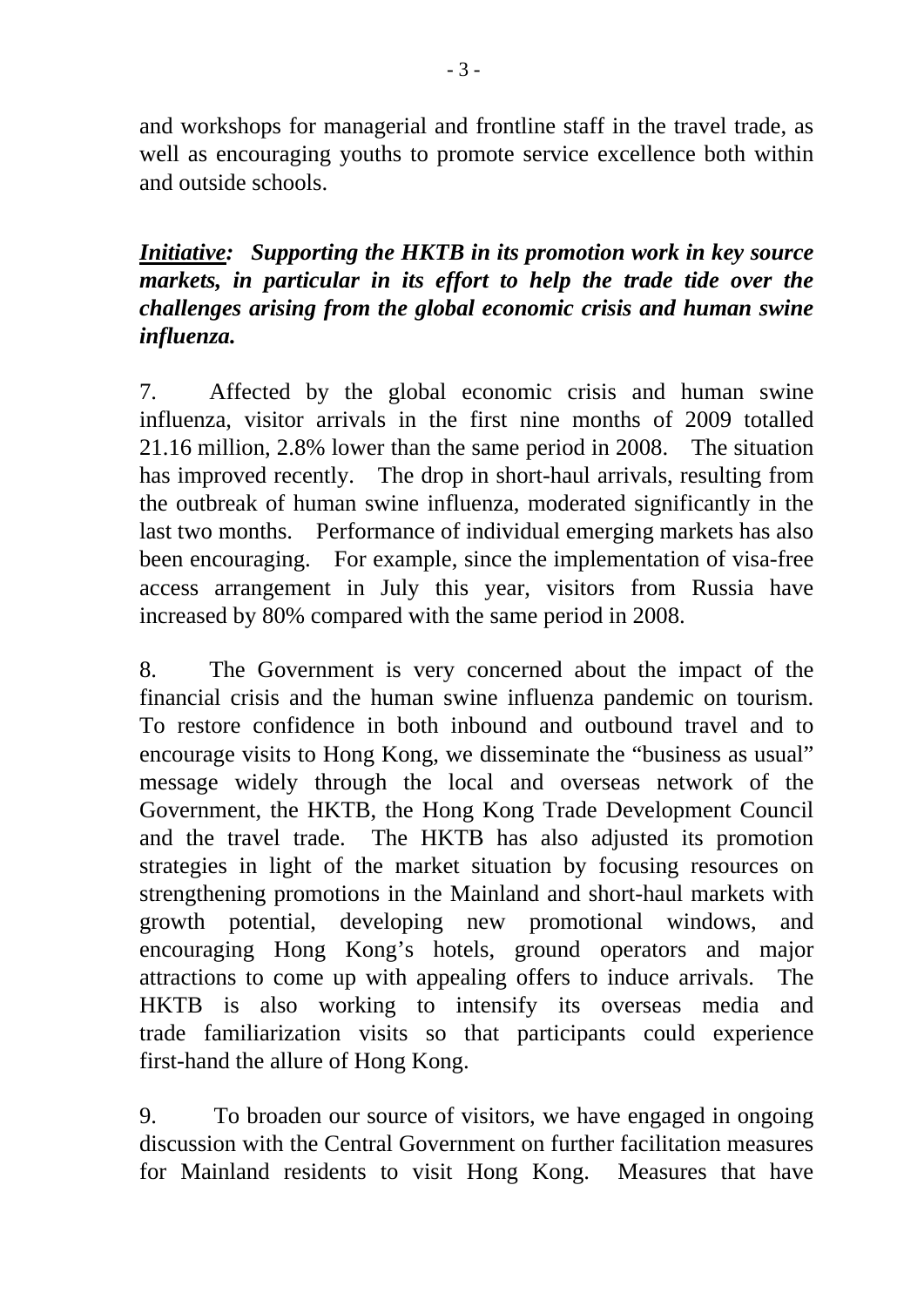already been implemented include allowing eligible Shenzhen non-permanent residents and their close relatives to visit Hong Kong in group tours, and introducing a one-year multiple-entry Individual Visit Scheme (IVS) endorsement for eligible Shenzhen permanent residents to visit Hong Kong. The latter is especially popular among Shenzhen residents, with about 740 000 arrivals using the one-year multiple-entry IVS endorsement since its implementation in April (up to end September 2009). According to a HKTB survey conducted in Shenzhen, 73% of the Shenzhen permanent residents indicated that they would visit Hong Kong more frequently because of the new measure, increasing from a monthly average of 1.4 times to 1.9 times. As for the arrangement for non-Guangdong residents in Shenzhen to apply for IVS endorsements in Shenzhen to visit Hong Kong, we have been liaising closely with the Mainland authorities for its early implementation.

# *Initiative: Supporting HKTB's dedicated office "Meetings and Exhibitions Hong Kong" and continuing partnership with our local and overseas networks to promote MICE (meetings, incentive travels, conventions and exhibitions) tourism in Hong Kong.*

10. The HKTB set up a dedicated office, "Meetings and Exhibitions Hong Kong" (MEHK), last year to provide one-stop support for MICE event organisers and to enrich the travel experience of event participants with a view to attracting more high-quality and large-scale conventions and exhibitions to be held in Hong Kong. Since its establishment, the MEHK office has assisted in securing over 50 MICE events to be held in Hong Kong for the first time. The Government will continue to leverage on its local and overseas networks to enhance the appeal of Hong Kong as a world city, and to maximise the synergy between our overseas promotion work and the bidding efforts for MICE events.

*Initiative: Pursuing the early completion of a new cruise terminal at Kai Tak; and continuing to work closely with the Advisory Committee on Cruise Industry to develop Hong Kong into a leading cruise hub in the region for local, regional and international visitors.*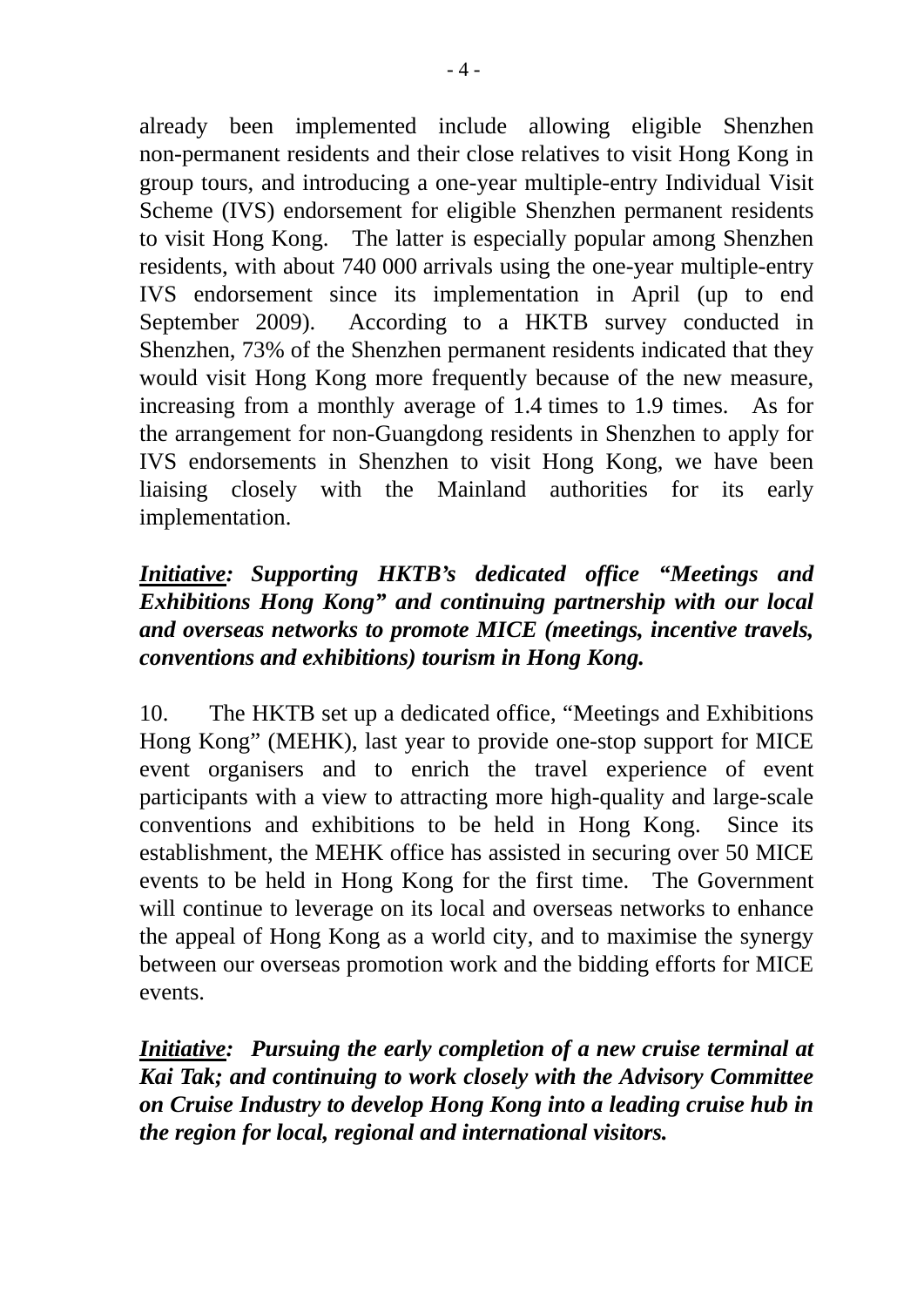11. We are committed to developing Hong Kong into a leading regional cruise hub, and have invited tenders for the site formation works and cruise terminal building works. We will seek funding approval from the Legislative Council of about \$2.3 billion in money-of-the-day prices in November to allow the site formation works to start by the end of this year, and will ensure that the first berth will commence operation in mid-2013.

12. On the software front, the Government works closely with the Advisory Committee on Cruise Industry, members of the industry and HKTB to promote cruise tourism in the Mainland and overseas markets, and co-operates with neighbouring Mainland coastal provinces on itinerary development. We will continue to assist cruise vessels which cannot berth at the Ocean Terminal due to size or conflicting schedule to make alternative berthing arrangements, and drive manpower training in cruise and related industries to meet the needs of the cruise market in Hong Kong. With the implementation of the measure allowing Mainland tour groups to take cruise vessels homeporting in Hong Kong to Taiwan, the inaugural sailing was launched in August. In 2010, there will be about 20 such sailings from Hong Kong to Taiwan. This measure opens up new opportunities in the Mainland market for the cruise industry. We will continue to develop Hong Kong into a must-visit cruise destination, and attract more cruise vessels to homeport in Hong Kong.

# *Initiative: Co-ordinating efforts of Government and the tourism industry to facilitate the operation and development of major tourism infrastructure facilities, including –*

# *(a) Planning and co-ordinating new projects including the enhancement of the Lei Yue Mun waterfront, development of a piazza in Tsim Sha Tsui and development of Bruce Lee's Residence.*

13. We are pursuing improvement projects on tourism facilities in different districts. We will continue to liaise closely with relevant departments, the tourism sector and all stakeholders to ensure that these projects meet the expectations of residents, satisfy the needs of visitors and enrich their visiting experience.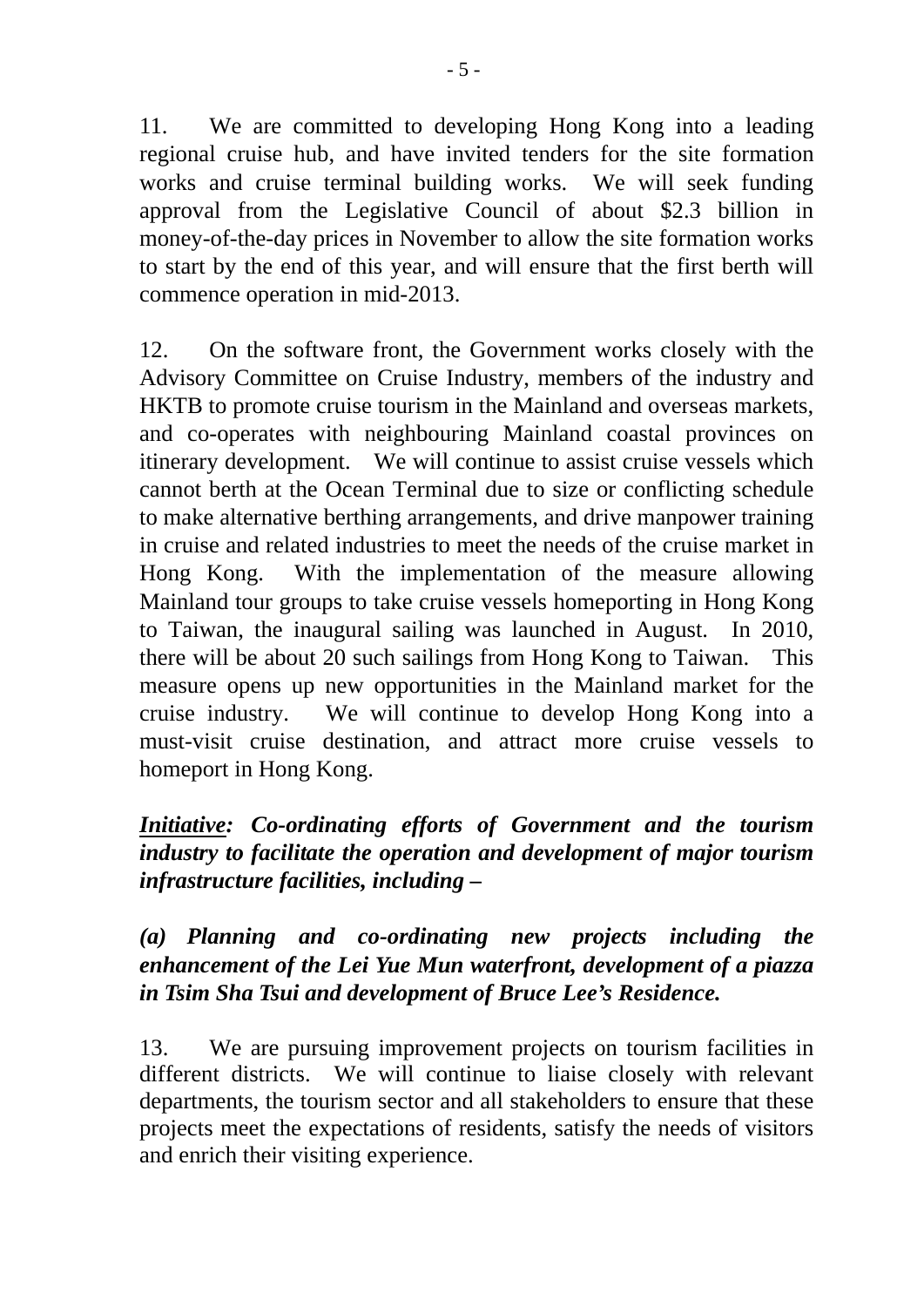14. For the Lei Yue Mun Waterfront Enhancement Project, the works departments are preparing the detailed design and arranging for gazettal of the project works according to statutory procedures. Subject to completion of the relevant procedures, we intend to seek funding approval from the Legislative Council in the third quarter of 2010, with a view to commencing the works in early 2011 for phased completion from end 2012 onwards.

15. The Government plans to develop the existing Public Transport Interchange adjacent to the Tsim Sha Tsui Star Ferry Pier into a piazza to provide a leisure space for public enjoyment and to better integrate the many tourist attractions in the vicinity. A design competition for the piazza, launched in May 2009, is currently underway. It will be carried out in two phases and the piazza will be constructed based on the winning design. Results of the competition will be announced early next year. We will engage the public on the management mode of the piazza when the design is finalised and develop a concrete proposal before seeking funding approval from the Legislative Council.

16. We plan to restore the former residence of the late international film star Mr Bruce Lee in Kowloon Tong, with a view to developing it into a tourist attraction for public visitation, in commemoration of Bruce Lee's contributions to martial arts and the local film industry. To invite creative ideas from round the world for restoring Mr Lee's former residence, we have organised an ideas competition which is currently underway. We seek to optimise the use of space of the property through the ingenuity of the designs and encourage public participation. Results of the ideas competition will be announced early next year.

17. In parallel, the Government is making preparations on other fronts, including exploring the institutional arrangements for the management of the facility and its future operations. We are also working on two documentaries, one on the life of Bruce Lee, and the other on the making of the Bruce Lee's Residence. We are also gathering information on Bruce Lee and exhibits for the future facility from his family and friends in the film industry, etc.

# *(b) Promoting new tourism products, such as the Former Marine Police Headquarters Historic Compound and the Noah's Ark.*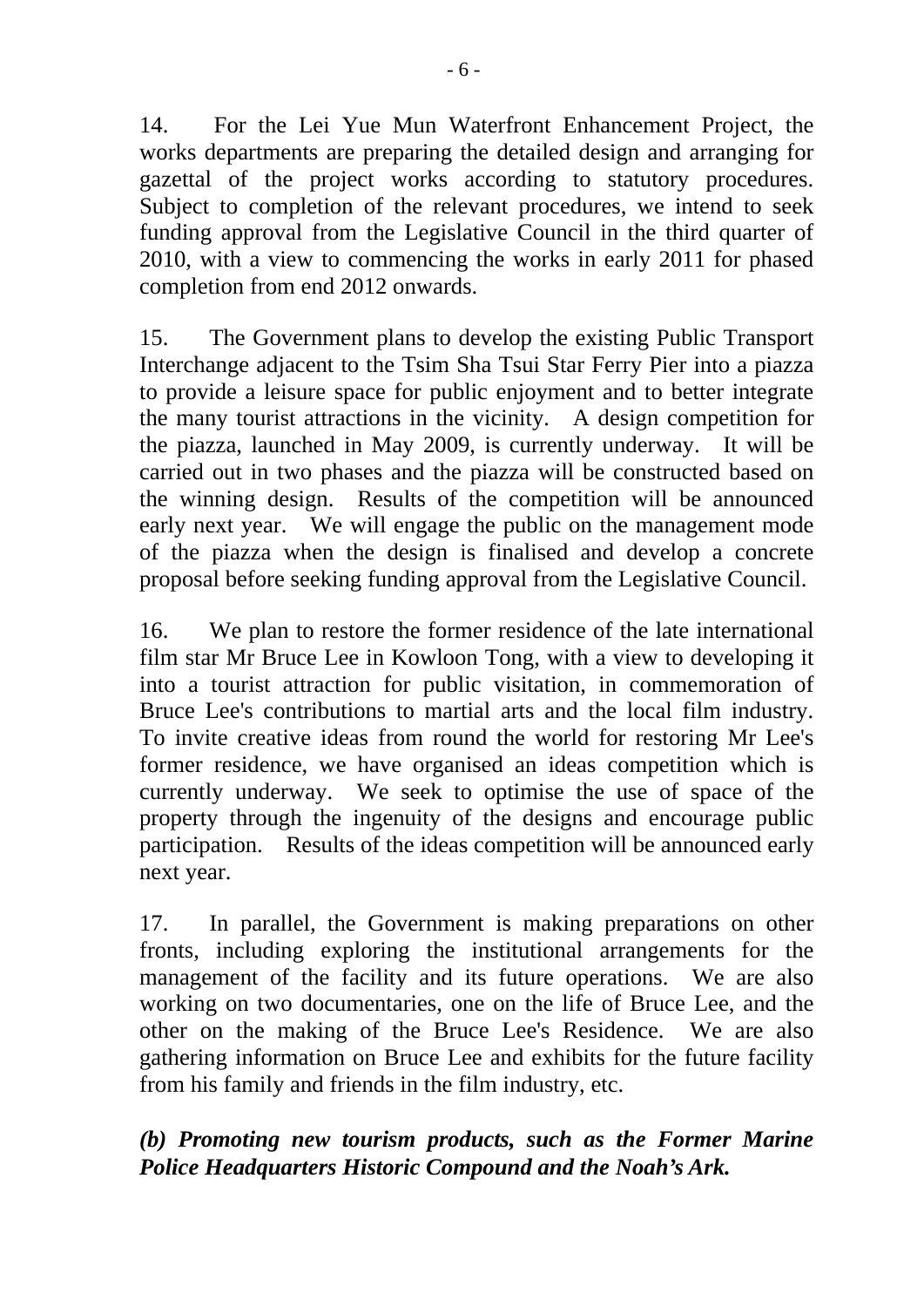18. We will continue to encourage collaboration between the travel trade and tourist attractions to enhance the development and promotion of new tourism products. The Former Marine Police Headquarters Historic Compound in Tsim Sha Tsui was opened in April 2009. Members of the public are free to visit the compound, or to join the free guided tours organised by the operator of the facility. A Co-ordinating Committee, comprising representatives from the facility's operator, tourism sector and relevant Government departments, was formed to discuss the sustainable development and promotion of this heritage tourism facility. In addition, the Noah's Ark in Ma Wan was opened at the end of May this year. Apart from edutainment attractions, the Ark also offers meeting and vacation facilities.

# *(c) Overseeing the implementation of the Hong Kong Disneyland expansion plan.*

19. The Finance Committee of the Legislative Council approved the financial arrangements relating to the expansion of Hong Kong Disneyland (HKD) in July. The expansion works will commence soon. The new facilities will be completed in phases in the coming few years. We look forward to HKD becoming an even more attractive tourist destination for family and young visitors after the expansion.

### *Investing for a Caring Society*

### **On-going Initiative**

### **Consumer Protection**

# *Initiative: Preparing legislative proposals to strengthen consumer protection with a view to consulting the public by end-2009 or early 2010; and stepping up publicity and education efforts.*

20. The Government is committed to enhancing protection for consumers. We will focus on three main areas of work in the coming year. First, we will introduce a bill into this Council in the first half of the legislative session to amend the Toys and Children's Products Safety